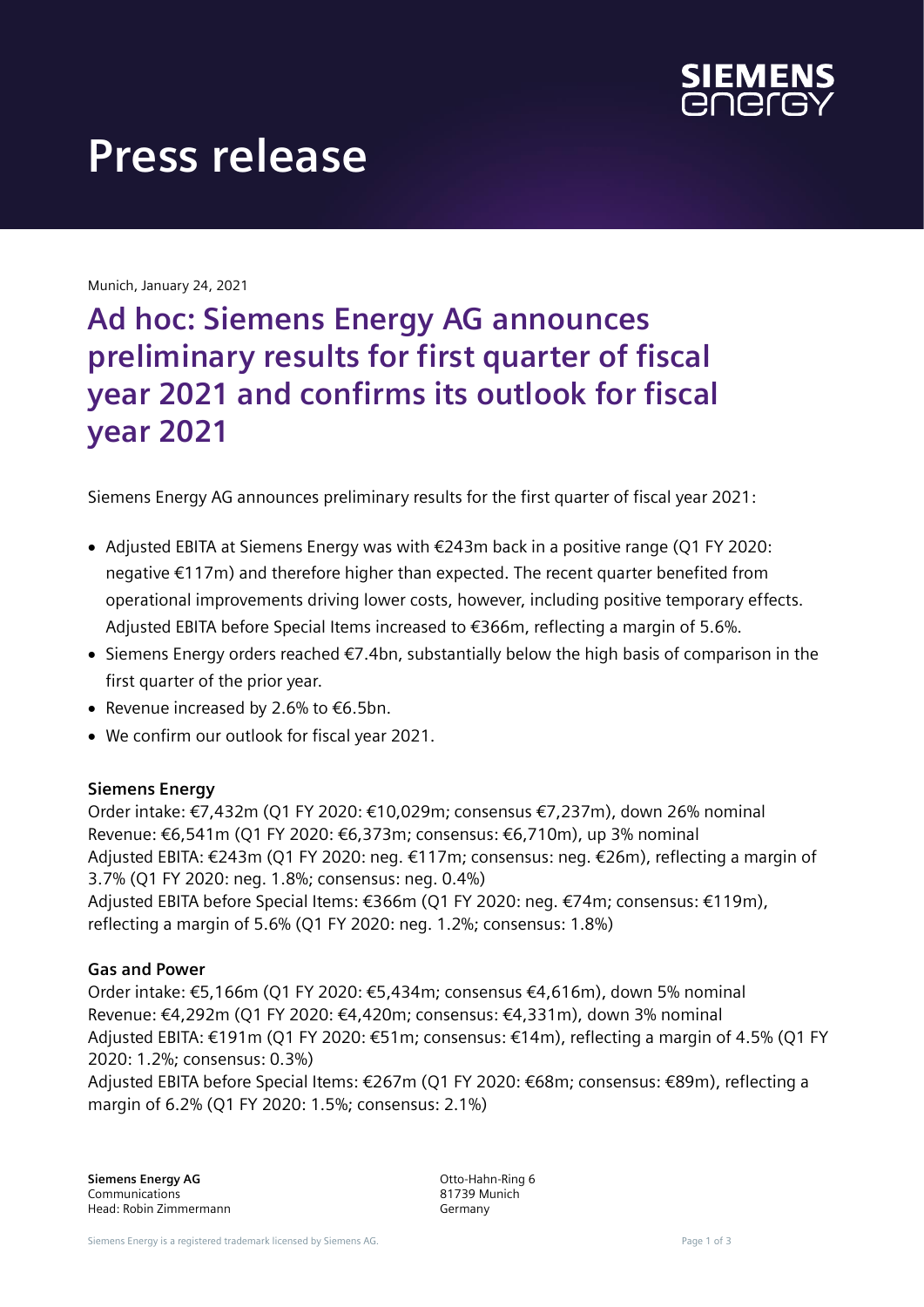### **Press release**



The above figures are preliminary and Siemens Energy AG will publish its full earnings release for the first quarter of fiscal year 2021 on February 2, 2021.

#### **Disclaimer**

This document contains statements related to our future business and financial performance, and future events or developments involving

Siemens Energy that may constitute forward-looking statements. These statements may be identified by words such as "expect," "look forward to," "anticipate" "intend," "plan," "believe," "seek," "estimate," "will," "project," or words of similar meaning. We may also make forward-looking statements in other reports, prospectuses, in presentations, in material delivered to shareholders, and in press releases. In addition, our representatives may from time to time make oral forwardlooking statements. Such statements are based on the current expectations and certain assumptions of Siemens Energy´s management, of which many are beyond Siemens Energy´s control. These are subject to a number of risks, uncertainties, and other factors, including, but not limited to, those described in disclosures, in particular in the chapter "Report on expected developments and associated material opportunities and risks" in the Annual Report. Should one or more of these risks or uncertainties materialize, should acts of force majeure, such as pandemics, occur, or should underlying expectations including future events occur at a later date or not at all, or should assumptions prove incorrect, Siemens Energy´s actual results, performance, or achievements may (negatively or positively) vary materially from those described explicitly or implicitly in the relevant forward-looking statement. Siemens Energy neither intends, nor assumes any obligation, to update or revise these forward-looking statements in light of developments which differ from those anticipated.

This document includes supplemental financial measures – that are not clearly defined in the applicable financial reporting framework – and that are or may be alternative performance measures (non-GAAP-measures). These supplemental financial measures should not be viewed in isolation or as alternatives to measures of Siemens Energy´s net assets and financial position or results of operations as presented in accordance with the applicable financial reporting framework in its consolidated financial statements. Other companies that report or describe similarly titled alternative performance measures may calculate them differently. Explanations of financial measures used can be found in the Annual Report 2020 of Siemens Energy AG (available at [https://assets.siemens-energy.com/siemens/assets/api/uuid:e28c0ec6-2e23-4dc4-811a-](https://assets.siemens-energy.com/siemens/assets/api/uuid:e28c0ec6-2e23-4dc4-811a-7eccc4bd035f/2020-12-07-siemens-energy-ag-annual-report-2020.pdf)[7eccc4bd035f/2020-12-07-siemens-energy-ag-annual-report-2020.pdf\)](https://assets.siemens-energy.com/siemens/assets/api/uuid:e28c0ec6-2e23-4dc4-811a-7eccc4bd035f/2020-12-07-siemens-energy-ag-annual-report-2020.pdf), in particular in Section 1.2. Due to rounding, numbers presented throughout this and other documents may not add up precisely to the totals provided and percentages may not precisely reflect the absolute figures.

**Siemens Energy AG** Communications Head: Robin Zimmermann Otto-Hahn-Ring 6 81739 Munich Germany